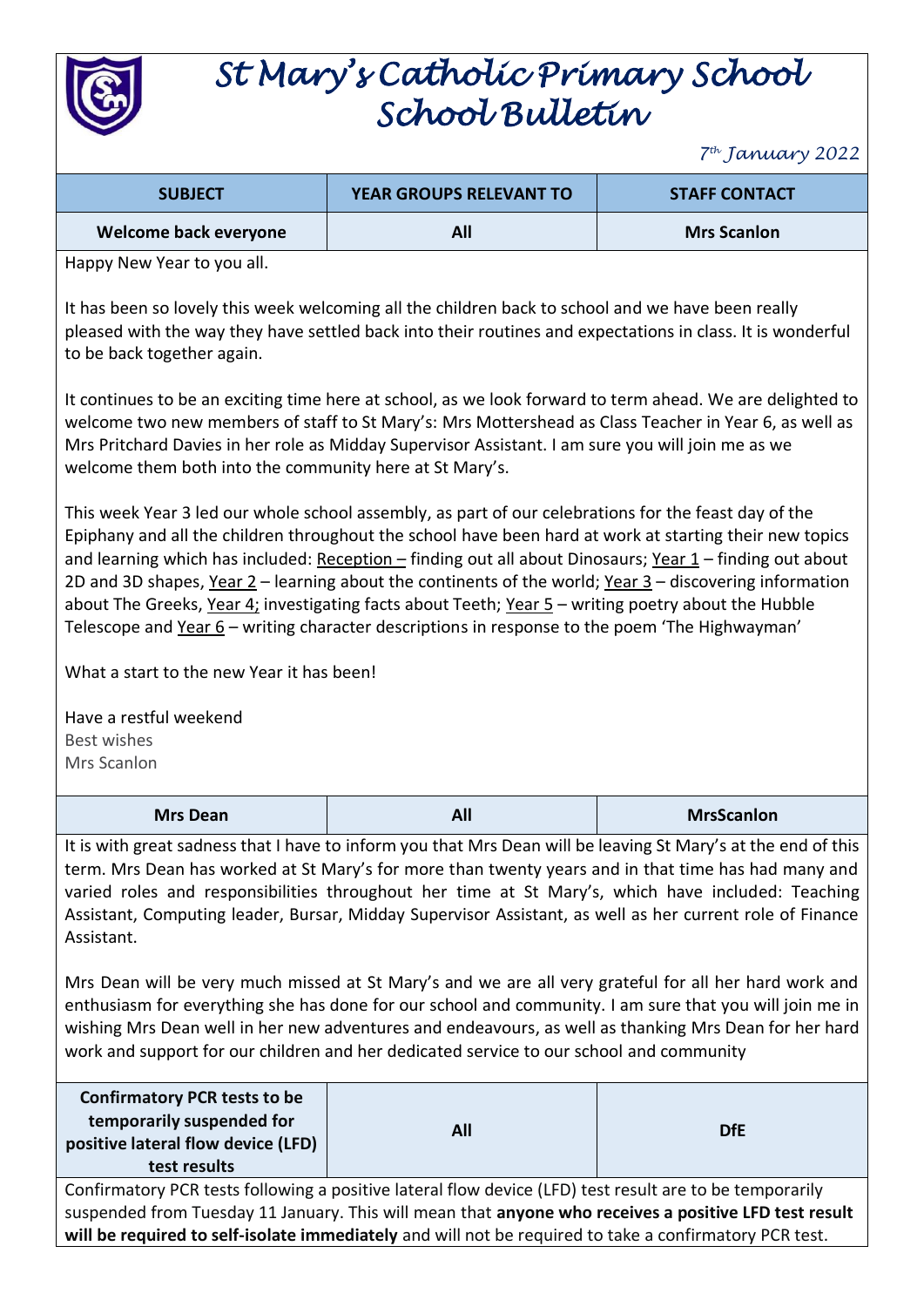| <b>School Gates</b> | All | <b>Mrs Scanlon</b> |
|---------------------|-----|--------------------|

On our return to school in Term 3 please note there has been a change to our school gates in the driveway.

An intercom has been fitted to the gates over the Christmas break to allow separate access to our school, the Nursery and our Swimming Pool.

Therefore, this means that from Term 3, the **vehicular and pedestrian gates will be closed at all times to the school driveway,** apart from when the children arrive at the start and go home at the end of the day.

If you wish to gain access to the school, nursery, or the swimming pool you will now need to select the correct intercom which will be clearly labelled and a member of staff will answer and be available to help you.

The usual arrangements with regards to our start of the day and end of the day are still in place but as always please note that our gates will automatically open/close at 8.40am – 8.55am and open again at 3.10pm. Please be aware that the flashing yellow light on the side of the vehicular gates indicate that the gates are opening or closing and that caution should be taken.

St Mary's staff will as usual be at the gates at these times to aid our start and end of day arrangements.

**Reminder – School registration is at 8.55am**. If your child arrives after this time you will need to accompany your child all the way down the drive using the intercom to access the school office to sign your child in as late.

### **School Clubs - from Term 3**

Please note that the **pedestrian gate will open at 4.15pm** for parents/carers to enter. The club leaders will then dismiss your child/children to you **at their usual exit point from either the hall or the school office.**

#### **School uniform expectations**

Please note that from Term 3 our expectation as always is that our full uniform policy including school shoes is followed. We do understand that there may be exceptional circumstances where a child may need to wear their trainers for that day and, in these situations, please just email the office who can notify the class teacher.

Please see attached - our school uniform policy. 

| <b>Absence</b> | All | <b>School Office</b> |
|----------------|-----|----------------------|
|----------------|-----|----------------------|

If your child is absent from school, please can you telephone the school office and leave a message stating your child's name, class and reason for absence by 9.am. Unless you have told us that your child will need to be absent for a specified amount of time, such as Covid isolation periods, you do need to call the school each day with a reason for absence. Please select option 2 on the school's phone system to leave a voicemail or send an email to the office. office@stmarysrc.e-sussex.sch.uk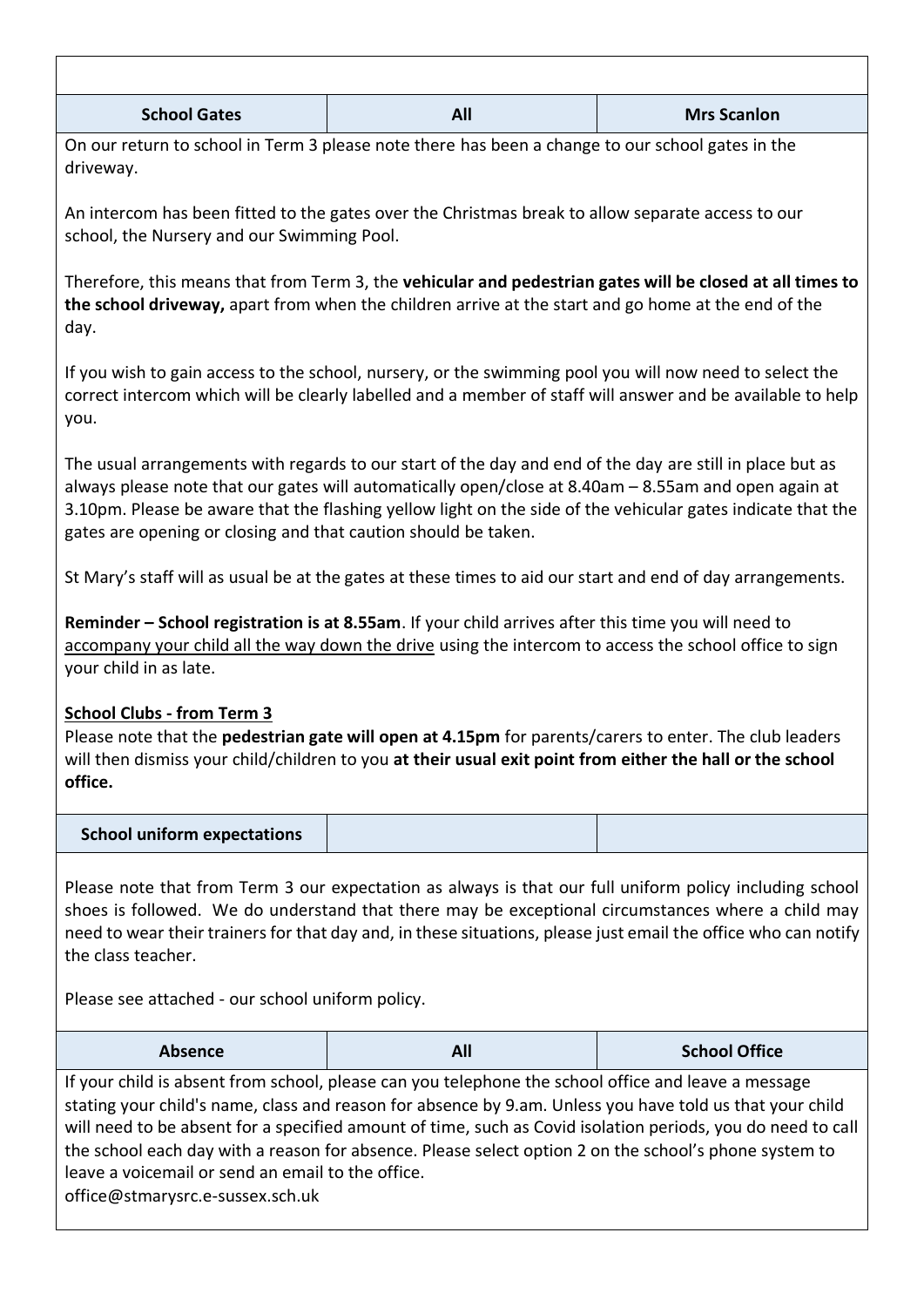| Thank you.                                                                                                                                                                                                                                                                                                                                                                                                                                                                                                                                                                                                                                                                                                                               |            |                      |
|------------------------------------------------------------------------------------------------------------------------------------------------------------------------------------------------------------------------------------------------------------------------------------------------------------------------------------------------------------------------------------------------------------------------------------------------------------------------------------------------------------------------------------------------------------------------------------------------------------------------------------------------------------------------------------------------------------------------------------------|------------|----------------------|
| <b>Withdrawal from Learning</b>                                                                                                                                                                                                                                                                                                                                                                                                                                                                                                                                                                                                                                                                                                          | All        | <b>School Office</b> |
| Please can we remind parents to complete a Withdrawal from Learning form BEFORE they consider taking<br>a child out of school. We must know in advance if a child will not be attending school so we can officially<br>record their absence in the appropriate way.<br>Please see attached Withdrawal from Learning Application form or complete one in the school office in<br>advance of any arrangements.                                                                                                                                                                                                                                                                                                                             |            |                      |
| <b>Application for Places in</b><br><b>Reception class 2022</b>                                                                                                                                                                                                                                                                                                                                                                                                                                                                                                                                                                                                                                                                          |            | <b>School Office</b> |
| The deadline for apply for reception class places for September 2022 is 15 January 2021. If you have a<br>child that is due to start school in September please ensure you apply on line by next Friday. Do not<br>miss the deadline.                                                                                                                                                                                                                                                                                                                                                                                                                                                                                                    |            |                      |
| It is still not too late to book a tour!<br>Have you have a child that is due to start school in reception class in September 2022? Please remember<br>that the deadline to apply for primary school places is 15th January 2022. If you missed our open events<br>and would still like to visit our school before the application deadline, please call the school office to<br>make an appointment and we will be happy to show you around before the 15th.<br>Please see the East Sussex Admissions website with details of how to apply.<br>https://new.eastsussex.gov.uk//admissions/apply-primary                                                                                                                                  |            |                      |
| Please also see our school website with details of our Admissions Policy and our Supplementary<br>Information Form that needs to be completed if your application if you wish to apply in connection with<br>one of the faith criteria.<br>https://www.stmarysrc.e-sussex.sch.uk/admissions                                                                                                                                                                                                                                                                                                                                                                                                                                              |            |                      |
| <b>School Ventilation Measures</b>                                                                                                                                                                                                                                                                                                                                                                                                                                                                                                                                                                                                                                                                                                       | <b>All</b> | <b>Mrs Scanlon</b>   |
| In order to keep our children, families and staff as safe as possible from the spread of Covid-19 within St<br>Mary's, we are continuing to following the Department for Education 'Schools COVID-19 Operational<br>Guidance' closely, including the key strategy of maintaining good levels of ventilation.<br>To do this, we are balancing the need for increased ventilation while maintaining a comfortable<br>temperature within school as much as possible. We are monitoring the ventilation of indoor spaces using<br>government provided $CO2$ monitors and responding to these by opening external windows and doors<br>when alerted to increase airflow. However, we recognise that maintaining this level of ventilation and |            |                      |
| ensuring a consistently comfortable temperature is a challenging at this time in the calendar year.<br>Therefore, we recommend that children arrive for school prepared for slightly colder indoor temperatures<br>at this time, either by wearing additional layers under uniforms or through keeping on outer layers such<br>as coats while indoors. We are keen to ensure that the children are comfortable, happy and able to learn<br>to their best whilst we continue to manage this challenging period of Covid-19 measures.                                                                                                                                                                                                      |            |                      |
| Thank you for your continued support.<br><b>Weekly Online Safety Update</b><br><b>All</b><br><b>Mr Getty</b>                                                                                                                                                                                                                                                                                                                                                                                                                                                                                                                                                                                                                             |            |                      |
| <b>SETTING UP NEW DEVICES</b>                                                                                                                                                                                                                                                                                                                                                                                                                                                                                                                                                                                                                                                                                                            |            |                      |